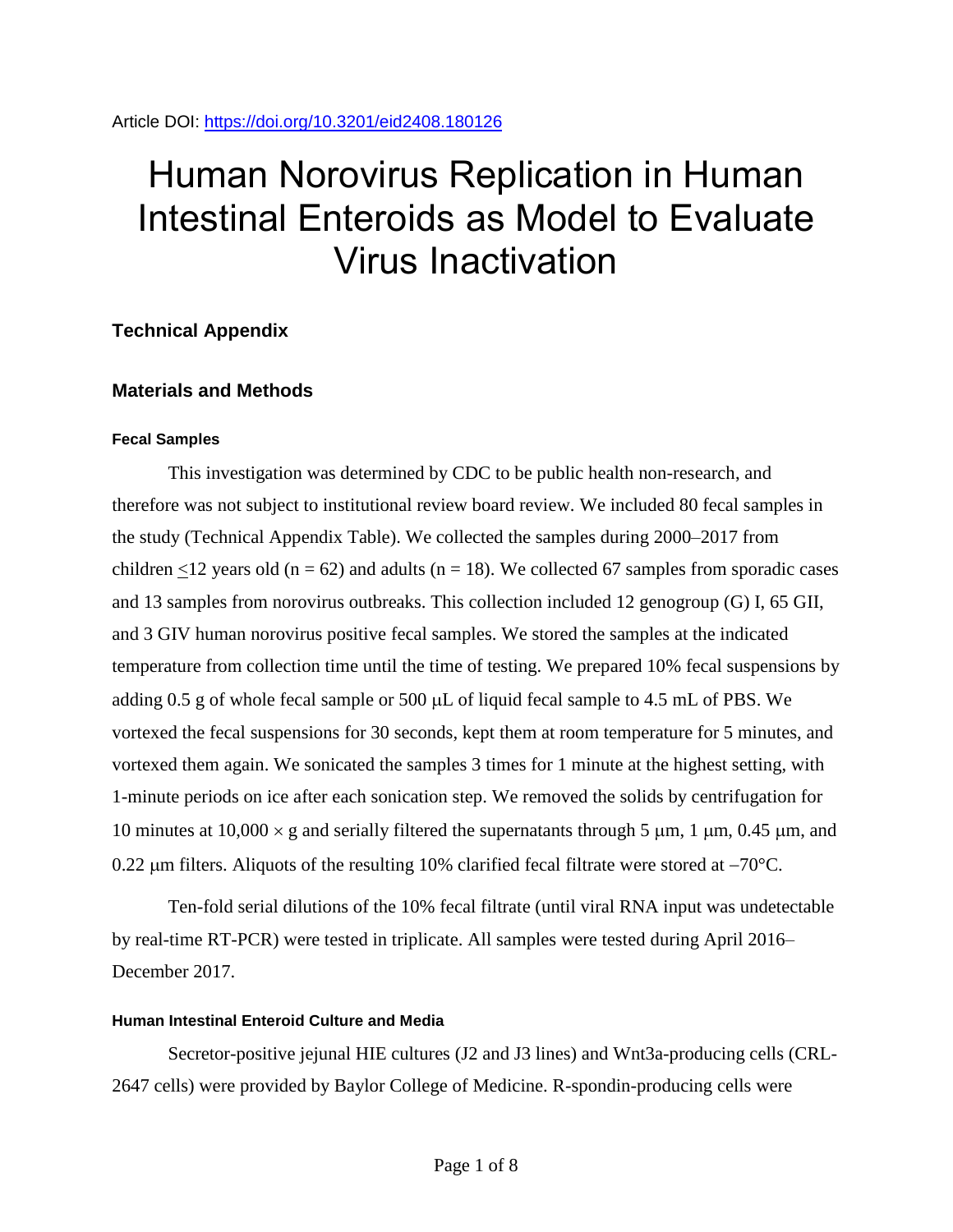kindly provided by Dr. Calvin Kuo, Palo Alto, CA. Noggin-producing cells were kindly provided by Dr. Gijs van den Brink, University of Amsterdam, Netherlands. Complete media with and without growth factors (CMGF<sup>+</sup> and CMGF<sup>-</sup>, respectively), differentiation media, and Wnt3a- R-spondin- and Noggin -conditioned media were prepared as reported previously (*1,2*).

Jejunal HIE cultures (J2 or J3 lines) were grown as undifferentiated 3-dimensional (3D) cultures, as described previously (*2*) with minor modifications. Briefly, HIEs were recovered from liquid nitrogen (LN<sub>2</sub>), suspended in 20  $\mu$ L of Matrigel<sup>®</sup> ( $\approx$ 40 crypts), plated in a single well of a 24-well plate, and grown as 3D cultures in  $CMGF<sup>+</sup>$  medium supplemented with 10  $\mu$ M Y-27632 (Sigma). We replaced the medium every 48 hours. After 7 days, highly dense 3D cultures were either split 1:2 and embedded in Matrigel, frozen in liquid nitrogen for further use, or dissociated into single cell suspension and plated as undifferentiated monolayers, as described previously (*2*) (Technical Appendix Figure 1).

For all infections, we washed undifferentiated HIEs with 0.5 mM EDTA in ice-cold PBS (without calcium chloride–magnesium chloride) and dissociated into single cell suspension with 0.05% trypsin/0.5 mM EDTA. We seeded 96 well plates with  $1-2 \times 10^5$  cells/well to form monolayers, as described previously (2). After 24 hours, CMGF<sup>+</sup> supplemented with 10  $\mu$ MY-27632 was replaced with differentiation medium, which was refreshed every 48 hours during 4 days.

## **Total RNA Isolation and Gene Expression Analysis**

We isolated total RNA from differentiated and undifferentiated HIE monolayers using MagMAX-96 Total RNA Isolation Kit according to the manufacturer's instructions. For each sample, 1 µg of RNA was reverse transcribed using the High Capacity RNA to cDNA kit (Applied Biosystems, Foster City, CA, USA). We performed real-time PCR amplification using TaqMan Fast Advance master mix and TaqMan Gene Expression assays (Life Technologies, Grand Island, NY, USA) or IDT PrimeTime qPCR Assays (Technical Appendix Table 1) in an Applied Biosystems 7500 platform. Expression levels were normalized to GAPDH and foldchange of expression level was calculated using the comparative Ct method  $(2^{-\Delta\Delta Ct})$ , as described previously (*3*). Heat maps were created using GraphPad Prism7.0 (GraphPad Software, La Jolla, CA, USA).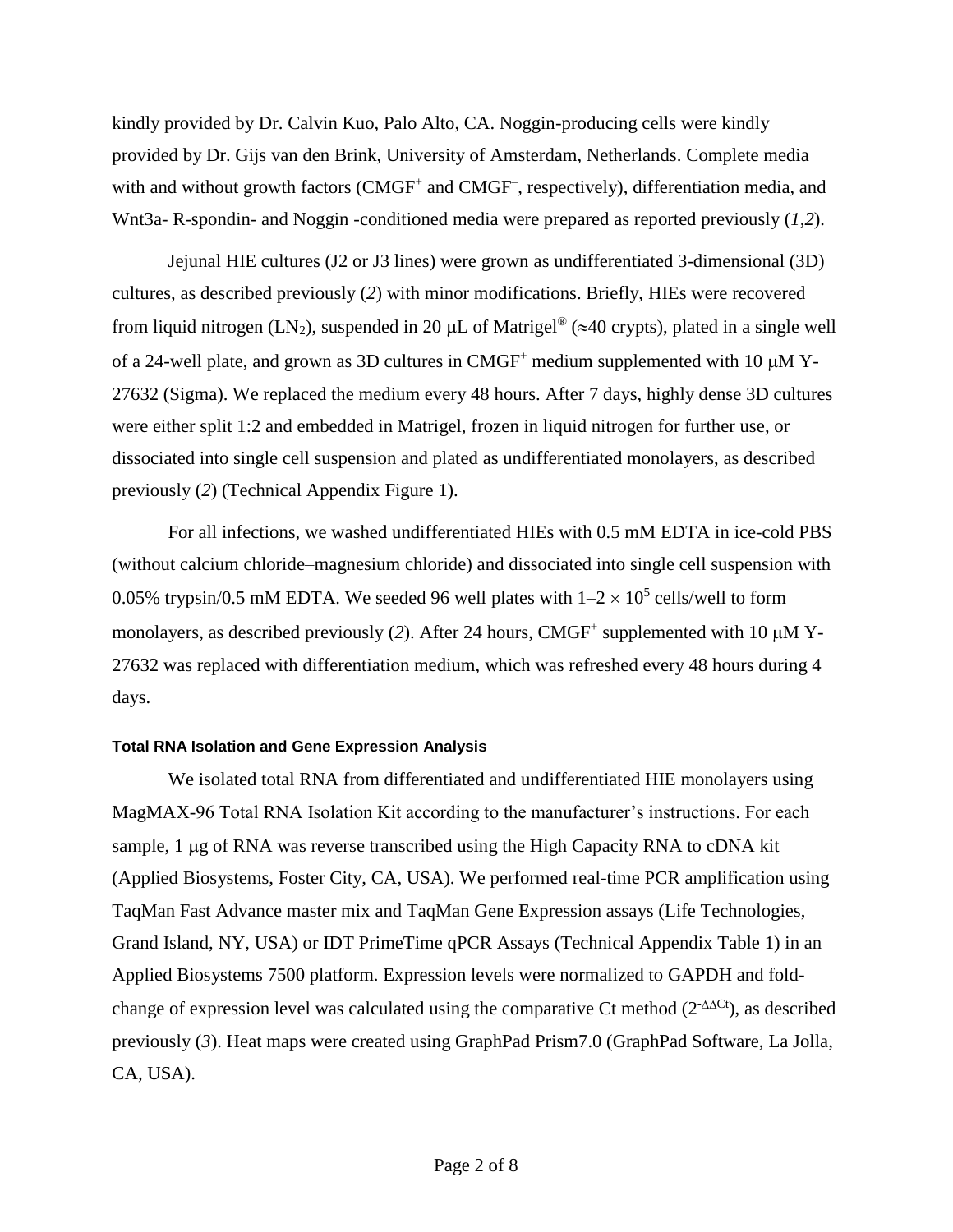#### **Infection Experiments and Viral Replication**

We performed all infections in triplicate on 100% confluent 4-day-old differentiated HIE (J3 line) monolayers in 96-well plates, except when specified that J2 line was used. In some experiments, monolayers were pretreated with 1% sow bile included in the differentiation medium 48 hours before infection. In other experiments, HIE monolayers were differentiated 4 days before infection without pretreatment, and infected in the presence of 500  $\mu$ M of glycochenodeoxycholic acid (GCDCA; Sigma) or 500  $\mu$ M GCDCA plus 50  $\mu$ M of a ceramide. Ten percent fecal filtrates were pre-diluted 1:10, 1:100, 1:1000, and 1:10000 in PBS. Each dilution was further diluted 1:20 in CMGF<sup>-</sup> with 1% sow bile, 500  $\mu$ M GCDCA, or 500  $\mu$ M GCDCA plus 50  $\mu$ M of a ceramide. In all experiments, monolayers were washed twice with CMGF<sup>-</sup> and inoculated with 100 µL of each fecal filtrate (Technical Appendix Figure 2). Bile was collected from sows and piglets under a study protocol approved by the Animal Care and Use Committee of Baylor College of Medicine and was conducted in accordance with the Guide for the Care and Use of Laboratory Animals (*4*).

To determine viral infectivity, we inoculated duplicate plates. After 1 hour of incubation at 37 $^{\circ}$ C and 5% CO<sub>2</sub>, we washed the monolayers twice with CMGF<sup>-</sup> and added 100  $\mu$ L of differentiation medium containing 1% sow bile, 500  $\mu$ M GCDCA, or 500  $\mu$ M GCDCA plus 50  $\mu$ M ceramide to each well. For each set of infections, 1 plate was immediately frozen at  $-70^{\circ}$ C and a duplicate plate was incubated at  $37^{\circ}$ C,  $5\%$  CO<sub>2</sub> for 72 hours and frozen at  $-70^{\circ}$ C. Viral RNA was extracted from input virus, and HIE monolayers at 1 hour postinfection (hpi) and 3 days postinfection (dpi) were determined by RT-qPCR as described below (Technical Appendix Figure 2).

#### **Norovirus Detection, Quantification, and Genotyping**

We extracted viral RNA from input virus and HIE monolayers at 1 hpi and 3 dpi using the KingFisher instrument and MagMAX–96 Viral RNA Isolation Kit (Ambion, Austin, TX, USA) according to the manufacturer's instructions. For infected cells, we performed RNA extraction with minor modifications. Briefly, we added  $250 \mu L$  of lysis buffer directly to each well and incubated them for 10 minutes at room temperature. We then transferred the cell lysates to a processing plate for RNA extraction according to the manufacturer's instructions. Norovirus RNA was detected by GI/GII TaqMan real-time RT-PCR (RT-qPCR) (*5*). We generated standard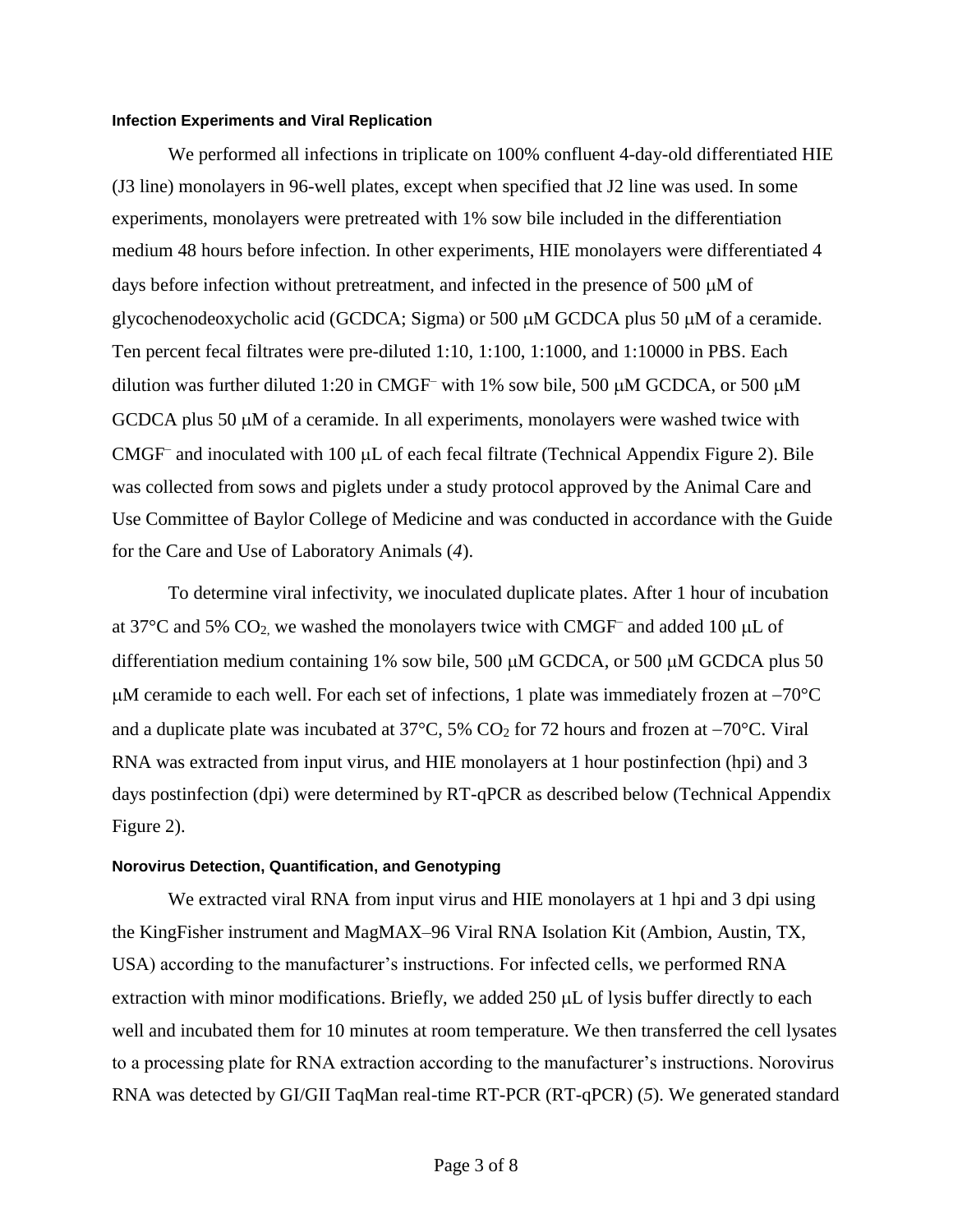curves using 10-fold serial dilutions of GI.4, GII.4, and GIV RNA transcripts. The real-time RT-PCR limit of detection was 200 RNA copies per 5  $\mu$ L of RNA (or  $4.0 \times 10^3$  RNA copies/well). Samples with titer below the limit of detection were arbitrarily assigned to half of the limit of detection (100 RNA copies per 5 µL of RNA or  $2.0 \times 10^3$  RNA copies/well). Positive samples were genotyped by a dual typing RT-PCR using oligonucleotide primer sets specific for GI and GII viruses (*5*). PCR products were visualized on a 2% agarose gel and purified by ExoSAP-IT (Affymetrix, Cleveland, OH, USA). Genotypes were assigned by phylogenetic analysis using the unweighted-pair group method with reference sequences used by CaliciNet (*6*) for capsid typing, or the Norovirus Typing Tool, version 2.0 (*7,8*).

#### **Virus Growth Kinetics**

For growth curves, cells versus supernatant, and replace-media experiments, growth kinetics were performed by inoculating HIEs with human norovirus at  $3.3-9.3 \times 10^5$  copies/well. Differentiated HIE monolayers (J3 line) grown in triplicate wells of a 96-well plate were inoculated with GII.1, GII.2, GII.3, or GII.4 Sydney strains. After a 1-hour incubation at 37°C, 5%  $CO<sub>2</sub>$ , plates were washed twice with CMGF<sup>-</sup> and 100  $\mu$ L of differentiation medium was added. For each set of infections, 1 plate was immediately frozen at  $-70^{\circ}$ C and the remaining plates were incubated at  $37^{\circ}$ C,  $5\%$  CO<sub>2</sub> for the length of the experiment. Plates were frozen at 12, 24, 48, and 72 hpi. An extra plate at 96 hpi was included for the replace-media experiment. For growth curves, we extracted RNA from frozen lysates (cells and supernatant). For cells versus supernatant experiments, we removed supernatants before cells were harvested at each time point. For the replace-media experiment, we collected cell culture supernatants and replaced them with an equal volume of fresh differentiation media at each time point. Viral RNA levels in frozen lysates, cells, or supernatants were determined by RT-qPCR. The input virus used for each experiment is described in each figure legend.

## Infectious Dose 50% (ID<sub>50</sub>)

Determination of ID<sub>50</sub> was performed by inoculating HIEs with 10-fold serial dilutions of human norovirus. Differentiated HIEs monolayers (J3 line) grown in 6 wells of a 96-well plate were inoculated with 10-fold serial dilutions of GII.3, GII.4 Den Haag, or GII.4 Sydney. After a 1-hour incubation at 37°C, 5% CO<sub>2</sub>, plates were washed twice with CMGF<sup>-</sup> and 100  $\mu$ L of differentiation medium was added. For each set of infections, 1 plate was immediately frozen at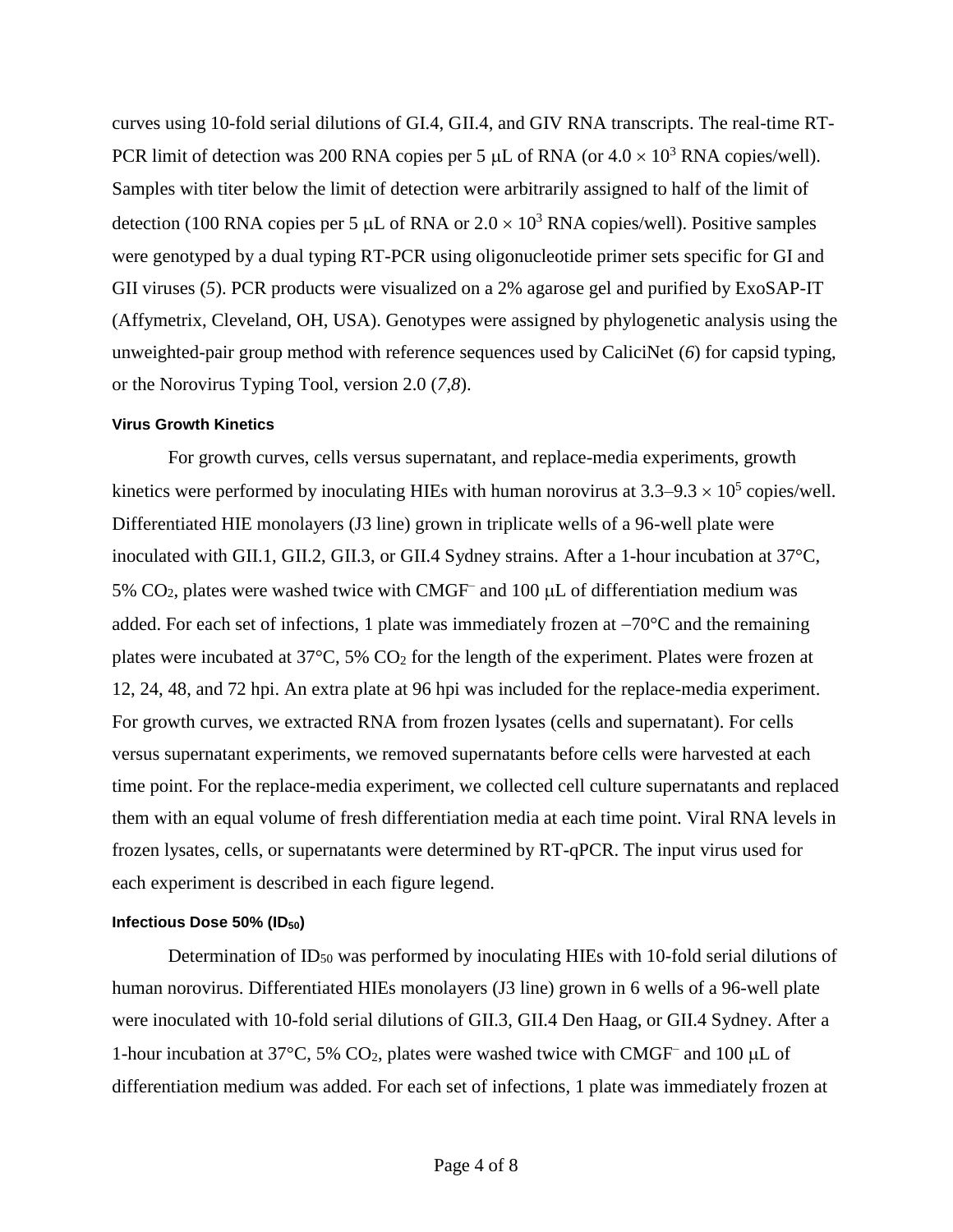$-70^{\circ}$ C and the remained plates were incubated at 37 $^{\circ}$ C, 5% CO<sub>2</sub> for 72 hours. We determined viral RNA levels in frozen lysates, cells, or supernatants by RT-qPCR. Wells that showed virus replication as an increase in genomic copies per well at 72 hours versus 1 hpi were scored as positive. ID<sup>50</sup> was calculated by the Reed-Muench method (*9*).

## **Inactivation Treatments**

## Alcohol Treatment

We diluted 10% fecal filtrates 1:10 in 70% ethanol or isopropanol solutions. After incubation for 1 minute or 5 minutes, we neutralized the samples by 1:10 dilution in CMGF– supplemented with 10% FBS. A nontreatment control (10% fecal filtrate diluted 1:100 in PBS) and a neutralization control (10% fecal filtrate diluted 1:10 in PBS and 1:10 in CMGF– supplemented with 10% FBS) were also included. All alcohol solutions were made fresh by addition of the appropriate volume of cell culture grade water (Life Technologies) to molecular biology grade absolute ethanol or isopropanol (Fisher Scientific, Fairlawn, NJ, USA).

## **Chlorine Suspension Assays**

We prepared fresh chlorine stock solutions at 1,000 ppm and 10,000 ppm by dilution of commercial bleach (Clorox, 6% sodium hypochlorite) in cell culture grade water (Life Technologies). For chlorine inactivation experiments, we diluted 20  $\mu$ L of 10% fecal filtrate in an appropriate volume of 10,000 ppm or 1,000 ppm stock solutions to achieve final chlorine concentrations of 5000, 1000, 800, 600, 400, 200, 100, 50, and 5 ppm. After exposure for 1 minute, we added sodium thiosulfate (final concentration: 50 mg/L) to neutralize free chlorine. A nontreatment control (10% fecal filtrate diluted in PBS) and a neutralization control (10% fecal filtrate diluted in PBS and sodium thiosulfate) were also included. All incubations were performed at room temperature. All inactivation experiments and infections were done in triplicate.

#### **Statistical Analysis**

All statistical analyses were performed using GraphPad Prism 7.0 (GraphPad Software, La Jolla, CA, USA). Experiments were performed at least 3 times (3 technical replicates each time) from independent enteroid preparations, as indicated in the figure legends. Data are presented as mean ± SD. Except when specified, a Student's *t* test was used to determine statistical significance. Specific p values are detailed in the figure legends.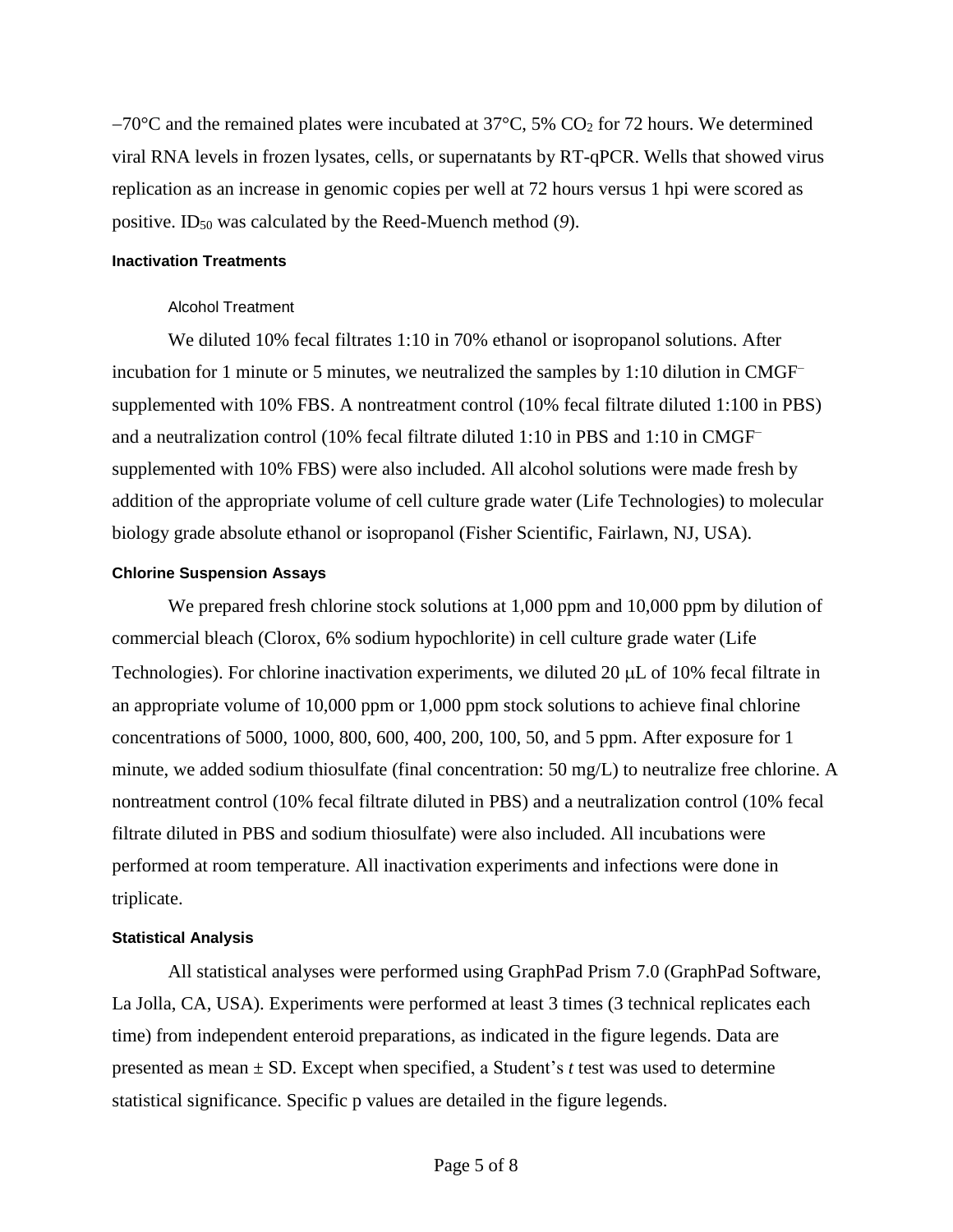## **References**

- 1. Saxena K, Blutt SE, Ettayebi K, Zeng XL, Broughman JR, Crawford SE, et al. Human intestinal enteroids: a new model to study human rotavirus infection, host restriction, and pathophysiology. J Virol. 2016;90:43–56. <http://dx.doi.org/10.1128/JVI.01930-15>
- 2. Zou WY, Blutt SE, Crawford SE, Ettayebi K, Zeng XL, Saxena K, et al. Human intestinal enteroids: new models to study gastrointestinal virus infections. Methods Mol Biol. 2017. [http://dx.doi.org/10.1007/7651\\_2017\\_1](http://dx.doi.org/10.1007/7651_2017_1)
- 3. Schmittgen TD, Livak KJ. Analyzing real-time PCR data by the comparative C(T) method. Nat Protoc. 2008;3:1101–8. <http://dx.doi.org/10.1038/nprot.2008.73>
- <eref>4. U.S. Department of Health and Human Services, Office of Science and Health Reports, DRR/NIH. Guide for the care and use of laboratory animals. DHHS pub. no. (NIH) 85–23, revised 1985. [https://olaw.nih.gov/resources/publications.](https://olaw.nih.gov/resources/publications)</eref>
- 5. Cannon JL, Barclay L, Collins NR, Wikswo ME, Castro CJ, Magaña LC, et al. Genetic and epidemiologic trends of norovirus outbreaks in the United States from 2013 to 2016 demonstrated emergence of novel GII.4 recombinant viruses. J Clin Microbiol. 2017;55:2208–21. <http://dx.doi.org/10.1128/JCM.00455-17>
- 6. Vega E, Barclay L, Gregoricus N, Shirley SH, Lee D, Vinjé J. Genotypic and epidemiologic trends of norovirus outbreaks in the United States, 2009 to 2013. J Clin Microbiol. 2014;52:147–55. <http://dx.doi.org/10.1128/JCM.02680-13>
- 7. Kroneman A, Vennema H, Deforche K, v d Avoort H, Peñaranda S, Oberste MS, et al. An automated genotyping tool for enteroviruses and noroviruses. J Clin Virol. 2011;51:121–5. <http://dx.doi.org/10.1016/j.jcv.2011.03.006>
- 8. Vinjé J. Advances in laboratory methods for detection and typing of norovirus. J Clin Microbiol. 2015;53:373–81. <http://dx.doi.org/10.1128/JCM.01535-14>
- 9. Reed LJ, Muench H. A simple method of estimating fifty percent endpoints. Am J Hyg. 1938;27:493– 97. [http://dx.doi.org/10.1093/oxfordjournals.aje.a118408](http://dx.doi.org/)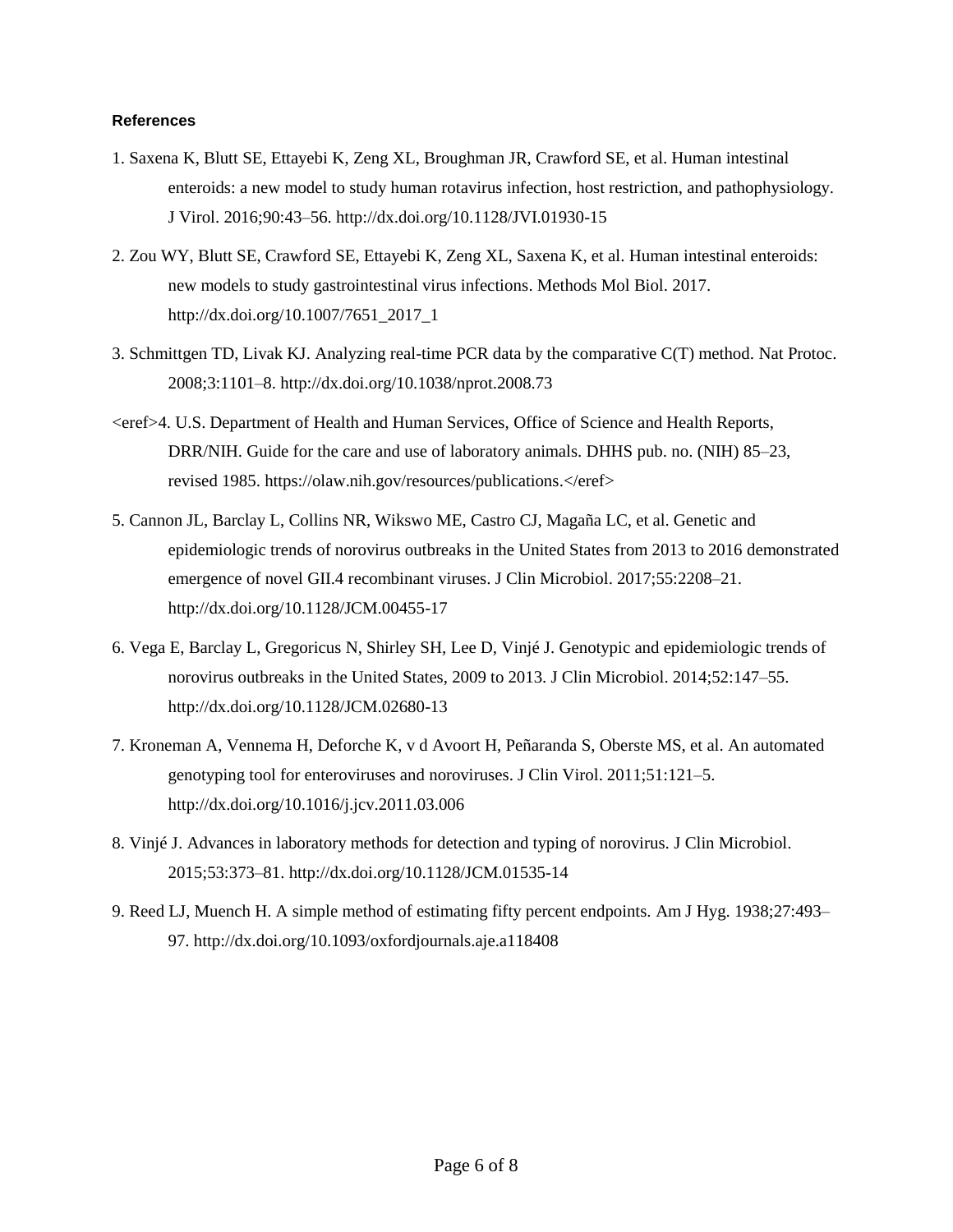|                       |                                      | Gene             |                   |                             |
|-----------------------|--------------------------------------|------------------|-------------------|-----------------------------|
| Cell type             | Target                               | symbol           | Assay reference   | Source                      |
| Stem cells            | Leucin-rich-repeat-containing G-     | LGR <sub>5</sub> | Hs00969422 m1     | Life Technologies           |
|                       | protein-couple receptor 5            |                  |                   |                             |
|                       | Marker of proliferation Ki-67        | MKI67            | Hs.PT.58.38933492 | Integrated DNA Technologies |
| Enterocytes           | Sucrose isomaltase                   | <b>SI</b>        | Hs00356112 m1     | Life Technologies           |
|                       | Intestinal-type alkaline phosphatase | <b>ALPI</b>      | Hs00357579 q1     | Life Technologies           |
| Enteroendocrine cells | Chromogranin A                       | <b>CHGA</b>      | Hs00900370 m1     | Life Technologies           |
|                       | Synaptophysin                        | <b>SYP</b>       | Hs.PT.58.27207712 | Integrated DNA Technologies |
|                       | Free fatty acid receptor 4           | FFA4R            | Hs00699184 m1     | Life Technologies           |
| Goblet cells          | Mucin 2                              | MUC <sub>2</sub> | Hs.PT.58.4321237  | Integrated DNA Technologies |
|                       | Trefoil factor 3                     | TFF3             | Hs00902278 m1     | Life Technologies           |
| Paneth cells          | Defensin $\alpha$ 5                  | DEFA5            | Hs.PT.58.39503641 | Integrated DNA Technologies |
|                       | Lyzosime                             | <b>LYZ</b>       | Hs.PT.58.24761205 | Integrated DNA Technologies |
| All cells             | Glyceraldehyde-3-phosphate           | <b>GADPH</b>     | Hs02758991 q1     | Life Technologies           |
|                       | dehydrogenase                        |                  |                   |                             |

**Technical Appendix Table.** RT-qPCR primers and probes to analyze gene expression levels for markers of differentiated and undifferentiated small intestinal epithelial cell types



**Technical Appendix Figure 1.** Human intestinal enteroid culture (propagation and differentiation). Jejunal HIE cultures (J2 or J3 lines) were grown as undifferentiated 3-dimensional (3D) cultures. HIEs were recovered from liquid nitrogen, suspended in 20  $\mu$ L of Matrigel ( $\approx$ 40 crypts), plated in a single well of a 24-well plate, and grown as 3D cultures in CMGF<sup>+</sup> medium supplemented with 10  $\mu$ M Y-27632 (Sigma). The medium was replaced every 48 hours. After 7 days, highly dense 3D cultures were either split 1:2 and embedded in Matrigel, frozen in liquid nitrogen for further use, or dissociated into single cell suspensions and plated as undifferentiated monolayers, as described previously (*2*).